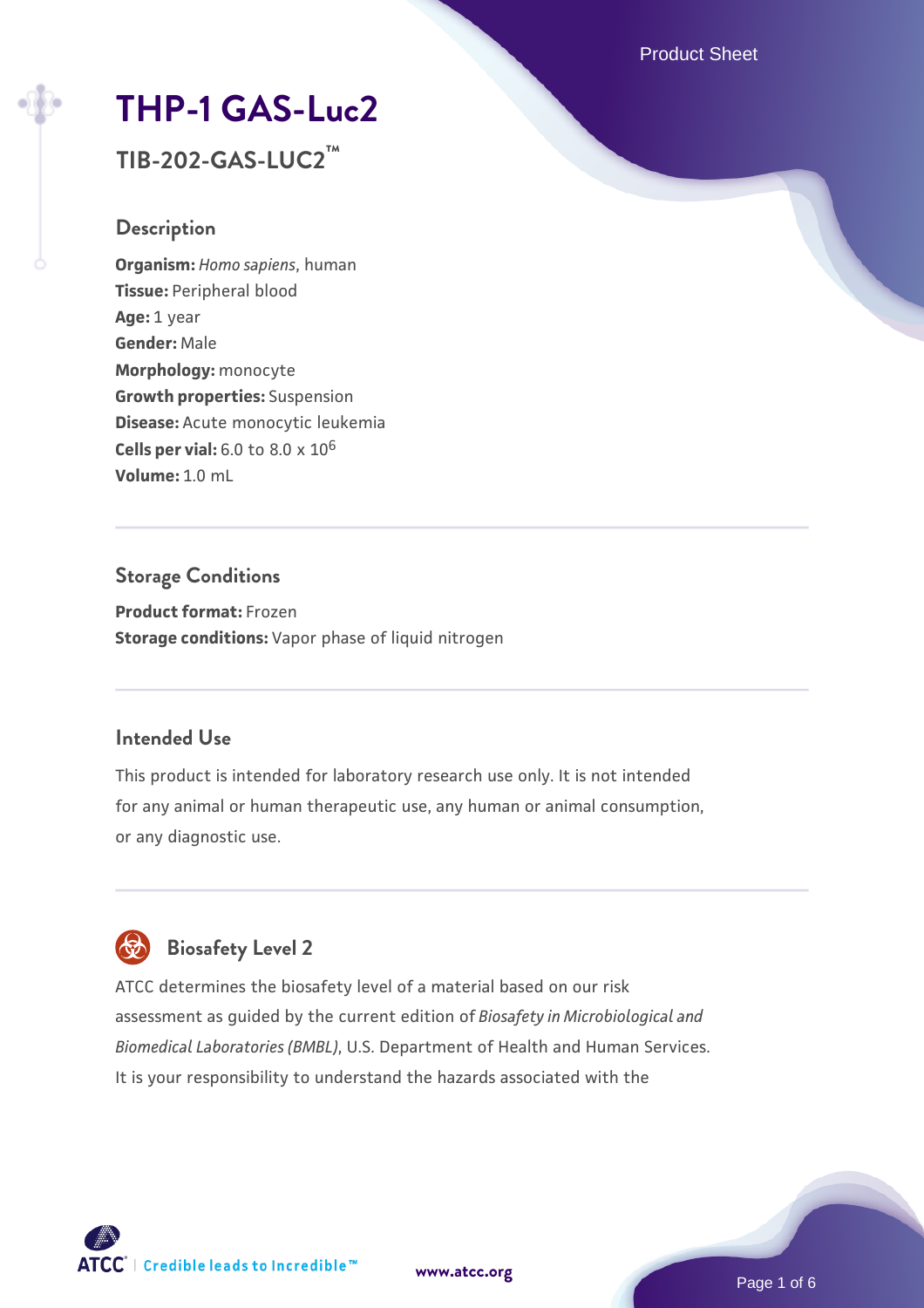material per your organization's policies and procedures as well as any other applicable regulations as enforced by your local or national agencies.

ATCC highly recommends that appropriate personal protective equipment is always used when handling vials. For cultures that require storage in liquid nitrogen, it is important to note that some vials may leak when submersed in liquid nitrogen and will slowly fill with liquid nitrogen. Upon thawing, the conversion of the liquid nitrogen back to its gas phase may result in the vial exploding or blowing off its cap with dangerous force creating flying debris. Unless necessary, ATCC recommends that these cultures be stored in the vapor phase of liquid nitrogen rather than submersed in liquid nitrogen.

## **Certificate of Analysis**

For batch-specific test results, refer to the applicable certificate of analysis that can be found at www.atcc.org.

## **Growth Conditions**

**Temperature:** 37°C **Atmosphere: 95% Air, 5% CO<sub>2</sub>** 

## **Handling Procedures**

#### **Unpacking and storage instructions:**

- 1. Check all containers for leakage or breakage.
- 2. Remove the frozen cells from the dry ice packaging and immediately place the cells at a temperature below -130°C, preferably in liquid

 $\mathsf{ATCC}^{\dagger} \mid$  Credible leads to Incredible  $\mathbb{\mathbb{M}}$ 



Page 2 of 6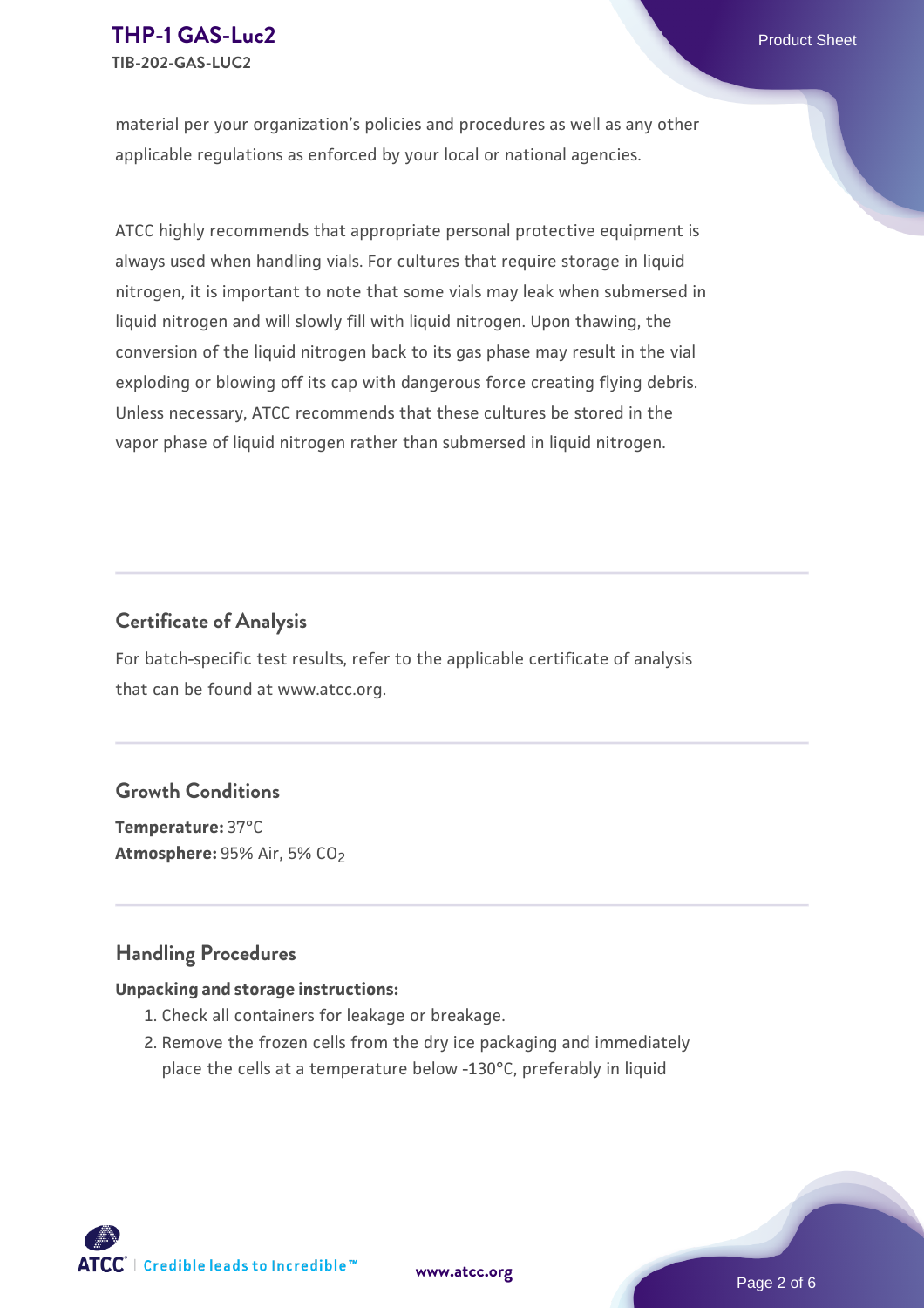nitrogen vapor, until ready for use.

**Complete medium:** The base medium for this cell line is ATCC-formulated RPMI-1640 Medium (ATCC 30-2001). To make the complete growth medium, add the following components to the base medium:

- Fetal bovine serum (FBS; ATCC 30-2020) to a final concentration of 10%
- Puromycin to a final concentration of 1  $\mu$ g/mL
- 2-Mercaptoethanol to a final concentration of .05 mM

**Handling Procedure:** To insure the highest level of viability, thaw the vial and initiate the culture as soon as possible upon receipt. If upon arrival, continued storage of the frozen culture is necessary, it should be stored in liquid nitrogen vapor phase and not at -70°C. Storage at -70°C will result in loss of viability.

- 1. Thaw the vial by gentle agitation in a 37°C water bath. To reduce the possibility of contamination, keep the O-ring and cap out of the water. Thawing should be rapid (approximately 2 minutes).
- 2. Remove the vial from the water bath as soon as the contents are thawed, and decontaminate by dipping in or spraying with 70% ethanol. All of the operations from this point on should be carried out under strict aseptic conditions.
- 3. Transfer the vial contents to a centrifuge tube containing 9.0 mL complete culture medium and spin at approximately 125 x g for 8 to 12 minutes.
- 4. Resuspend cell pellet with the recommended complete medium (see the specific batch information for the culture recommended dilution ratio) and dispense into a 25  $\text{cm}^2$  or a 75  $\text{cm}^2$  culture flask. It is important to avoid excessive alkalinity of the medium during recovery of the cells. It is suggested that, prior to the addition of the vial contents, the culture vessel containing the complete growth medium be placed into the incubator for at least 15 minutes to allow the medium to reach its normal pH (7.0 to 7.6).
- 5. Incubate the culture at 37°C in a suitable incubator. A 5% CO<sub>2</sub> in air atmosphere is recommended if using the medium described on this product sheet.

#### **Subculturing procedure:**

Cultures can be maintained by addition or replacement of fresh medium.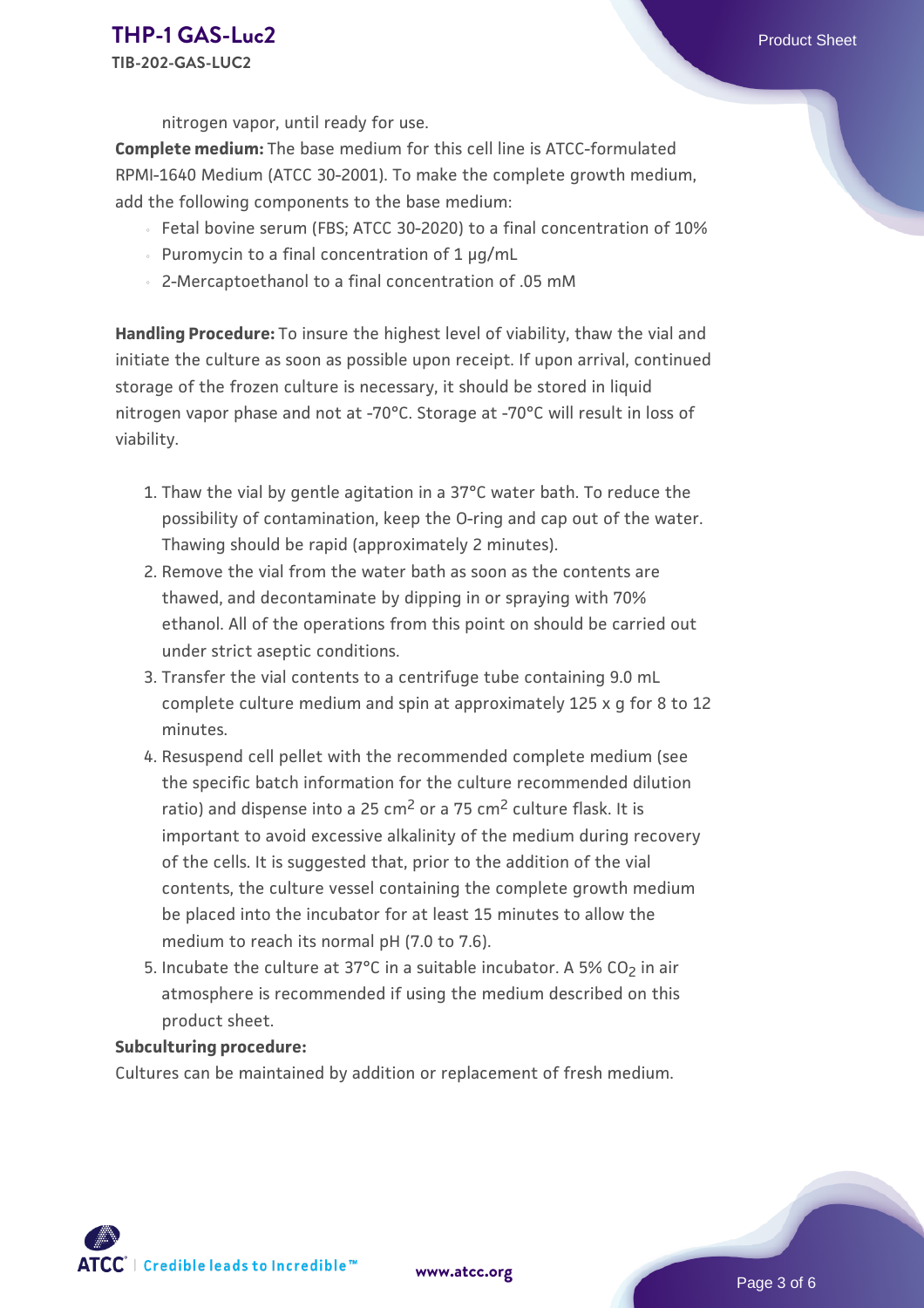## **[THP-1 GAS-Luc2](https://www.atcc.org/products/tib-202-gas-luc2)** Product Sheet **TIB-202-GAS-LUC2**

Alternatively, cultures can be established by centrifugation with subsequent resuspension at 2 to 4 X  $10^5$  viable cells/mL. Subculture when cell concentration reaches 8 X 105 cells/mL. Do not allow the cell concentration to exceed 1 X 10<sup>6</sup> cells/mL. Corning<sup>®</sup> T-75 flasks (catalog #431464) are recommended for subculturing this product.

**Medium Renewal:** Add fresh medium every 2 to 3 days (depending on cell density).

**Reagents for cryopreservation:** Complete growth medium supplemented with 5% (v/v) DMSO (ATCC 4-X)

## **Material Citation**

If use of this material results in a scientific publication, please cite the material in the following manner: THP-1 GAS-Luc2 (ATCC TIB-202-GAS-LUC2)

## **References**

References and other information relating to this material are available at www.atcc.org.

## **Warranty**

The product is provided 'AS IS' and the viability of ATCC<sup>®</sup> products is warranted for 30 days from the date of shipment, provided that the customer has stored and handled the product according to the information included on the product information sheet, website, and Certificate of Analysis. For living cultures, ATCC lists the media formulation and reagents that have been found to be effective for the product. While other unspecified media and reagents may also produce satisfactory results, a change in the ATCC and/or depositor-recommended protocols may affect the recovery, growth, and/or function of the product. If an alternative medium



**[www.atcc.org](http://www.atcc.org)**

Page 4 of 6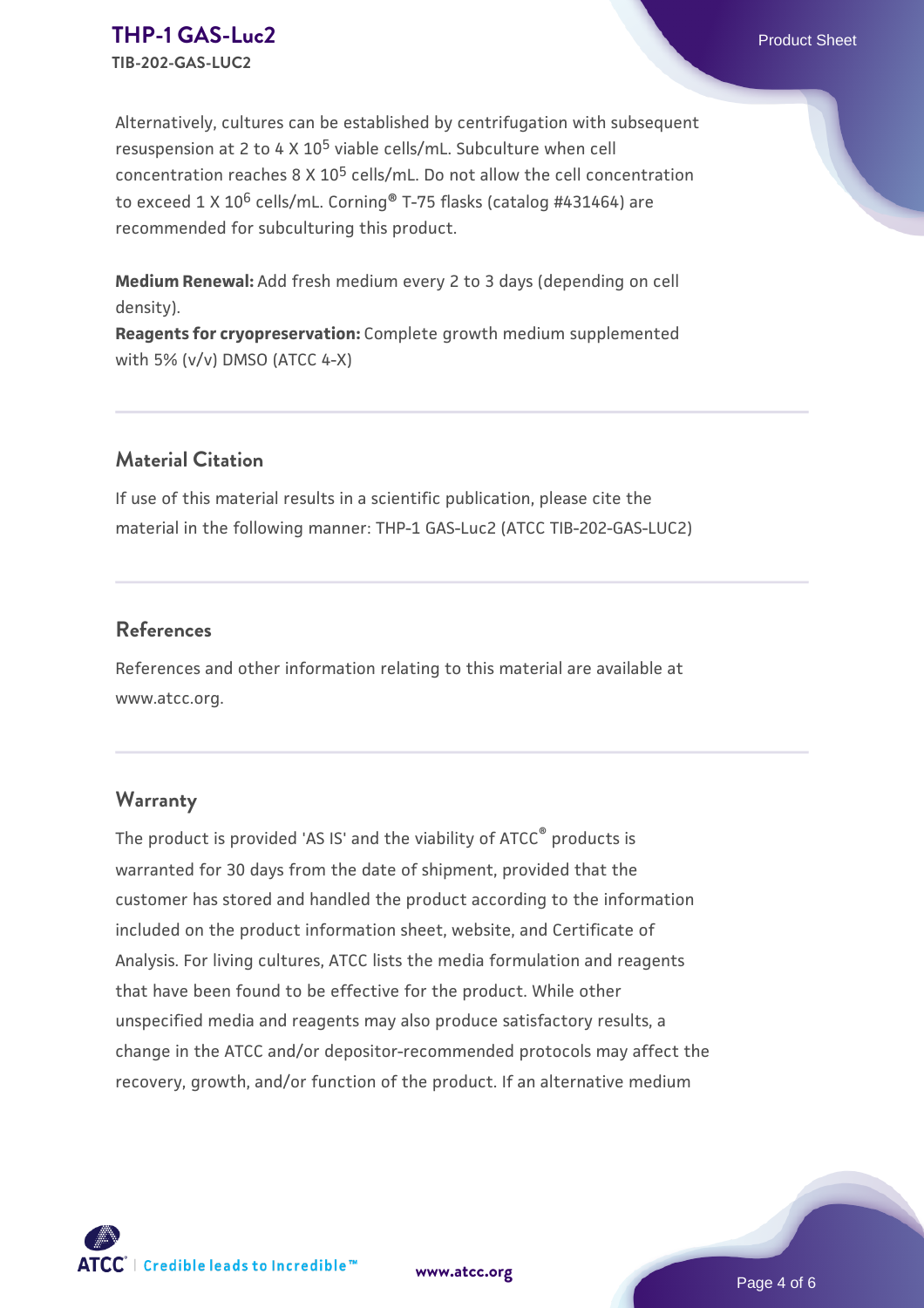formulation or reagent is used, the ATCC warranty for viability is no longer valid. Except as expressly set forth herein, no other warranties of any kind are provided, express or implied, including, but not limited to, any implied warranties of merchantability, fitness for a particular purpose, manufacture according to cGMP standards, typicality, safety, accuracy, and/or noninfringement.

## **Disclaimers**

This product is intended for laboratory research use only. It is not intended for any animal or human therapeutic use, any human or animal consumption, or any diagnostic use. Any proposed commercial use is prohibited without a license from ATCC.

While ATCC uses reasonable efforts to include accurate and up-to-date information on this product sheet, ATCC makes no warranties or representations as to its accuracy. Citations from scientific literature and patents are provided for informational purposes only. ATCC does not warrant that such information has been confirmed to be accurate or complete and the customer bears the sole responsibility of confirming the accuracy and completeness of any such information.

This product is sent on the condition that the customer is responsible for and assumes all risk and responsibility in connection with the receipt, handling, storage, disposal, and use of the ATCC product including without limitation taking all appropriate safety and handling precautions to minimize health or environmental risk. As a condition of receiving the material, the customer agrees that any activity undertaken with the ATCC product and any progeny or modifications will be conducted in compliance with all applicable laws, regulations, and guidelines. This product is provided 'AS IS' with no representations or warranties whatsoever except as expressly set forth herein and in no event shall ATCC, its parents, subsidiaries, directors, officers, agents, employees, assigns, successors, and affiliates be liable for indirect, special, incidental, or consequential damages of any kind in connection with or arising out of the customer's use of the product. While reasonable effort is made to ensure authenticity and reliability of materials on deposit, ATCC is



**[www.atcc.org](http://www.atcc.org)**

Page 5 of 6